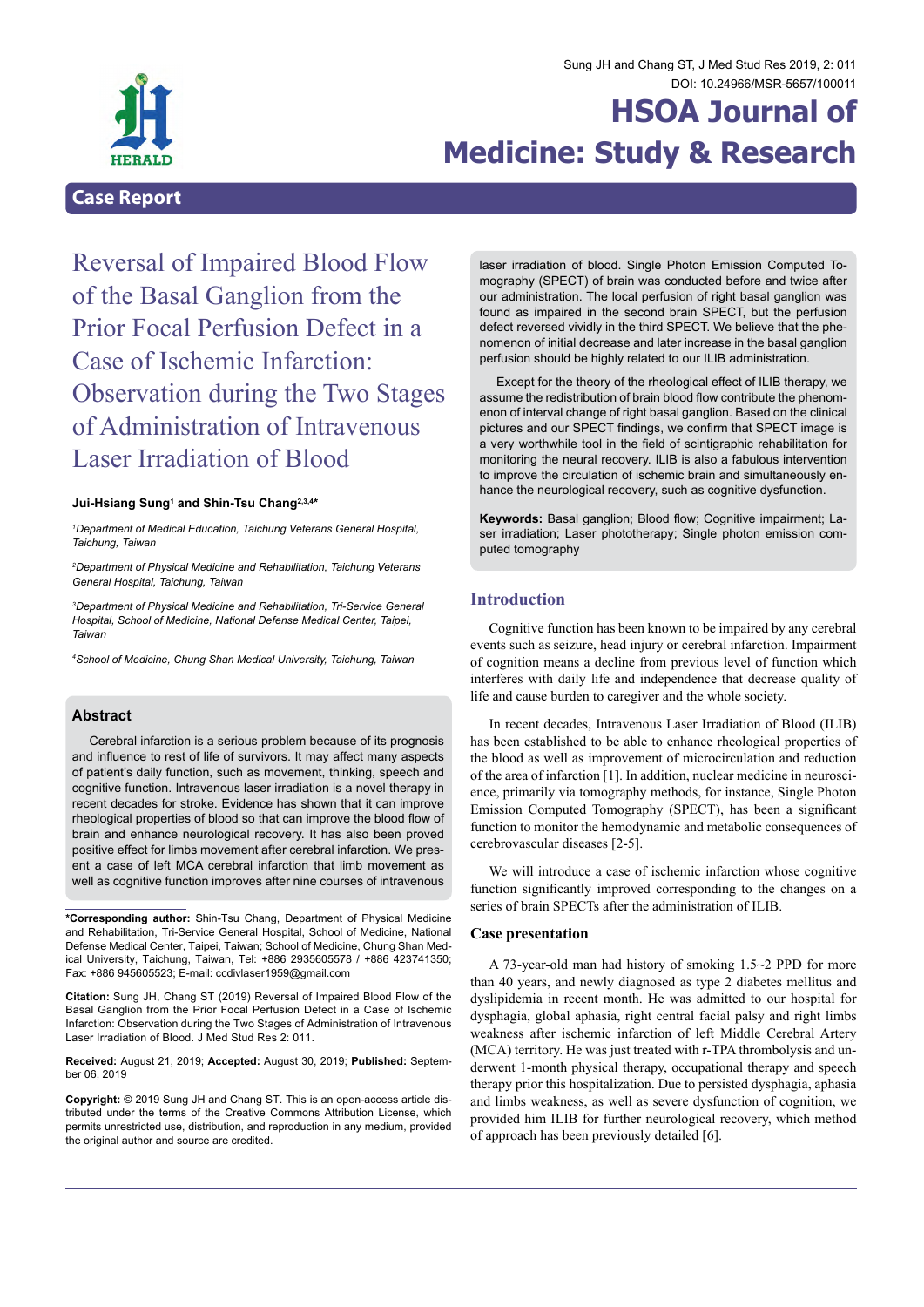**Citation:** Sung JH, Chang ST (2019) Reversal of Impaired Blood Flow of the Basal Ganglion from the Prior Focal Perfusion Defect in a Case of Ischemic Infarction: Observation during the Two Stages of Administration of Intravenous Laser Irradiation of Blood. J Med Stud Res 2: 011.

His brain MRI in the acute phase of stroke revealed infarcts in left cerebral hemisphere, including left temporal-occipital lobe, left corona radiata and external capsule as well as some subacute to old lacunar infarcts at right frontal lobe, right corona radiata, right external capsule, bilateral anterior limb of internal capsules, bilateral putamen and bilateral thalamus (Figure 1). His first SPECT was performed on 2017/06/29 and showed hypoperfusion of left cerebral hemisphere, left striatum, left thalamus and right cerebellum, as well as uneven perfusion over the right parietal and right frontal regions (Figure 2).



**Figure 1:** MRI findings of our case.

(A) Fluid-attenuated inversion recovery image demonstrates diffuse T2 hyperintensity throughout the left cerebral hemisphere.

(B) Diffusion-weighted image demonstrates diffusion hyperintensity throughout the left cerebral hemisphere.

power of right limbs improved from 1 to 4 points. His cognitive function also improved remarkably. The second brain SPECT performed on 2018/02/22 showed uneven hypoperfusion in the right parietal region improved and which in the right frontal region resolved. Stable hypoperfusion in the left cerebral hemisphere, left striatum, left thalamus and right cerebellum. However, Improved unevenly decreased radioactivity in the right parietal region and resolved in the right frontal region. Surprisely, there was a relative hypoperfusion in the right putamen when compared with the previous study.

Patient requested for another six courses of ILIB, and after then, the third brain SPECT performed on 2018/10/23 showed, except stable hypoperfusion in the left cerebral hemisphere, left striatum, left thalamus and right cerebellum, relatively improved perfusion in the left occipital region, right striatum and possible left caudate nucleus occurred. Figure 3 showed the time interval in the two stage of ILIB. Table 1 summarized the changes in individual neural area observed from the three times SPECT.

|  | The 1st<br>Brain<br><b>SPECT</b><br>(2017/06/29) | $2017/11/16 \sim 2017/11/29$ (the 1s)<br>$2017/12/19 \sim 2018/01/02$ (the 2 <sup>nd</sup> )<br>2018/01/29 $\sim$ 2018/02/09 (the 3rd)<br>THE FIRST STAGE OF ILIB | <sup>1</sup> The 2 <sup>nd</sup><br><b>Brain</b><br><b>SPECT</b><br>(2018/02/22) | 2018/03/19 $\sim$ 2018/03/30 (the 4 <sup>th</sup> ) ! The 3 <sup>rd</sup><br>2018/04/23 ~ 2018/05/04 (the 5 <sup>th</sup> ) Brain<br>2018/05/28 ~ 2018/06/08 (the $6^{\text{th}}$ ) SPECT<br>$2018/07/02 \sim 2018/07/13$ (the $7th$ ) (2018/10/23)<br>$2018/08/06 \sim 2018/08/17$ (the 8 <sup>th</sup> )<br>$2018/09/10 \sim 2018/09/21$ (the 9 <sup>th</sup> )<br>THE SECOND STAGE OF ILIB |  |
|--|--------------------------------------------------|-------------------------------------------------------------------------------------------------------------------------------------------------------------------|----------------------------------------------------------------------------------|-----------------------------------------------------------------------------------------------------------------------------------------------------------------------------------------------------------------------------------------------------------------------------------------------------------------------------------------------------------------------------------------------|--|
|--|--------------------------------------------------|-------------------------------------------------------------------------------------------------------------------------------------------------------------------|----------------------------------------------------------------------------------|-----------------------------------------------------------------------------------------------------------------------------------------------------------------------------------------------------------------------------------------------------------------------------------------------------------------------------------------------------------------------------------------------|--|

**Figure 3:** Time interval in the procedure of ILIB.



**Figure 2:** Consecutive alterations of regional cerebral perfusion SPECTs.

(A) The  $1<sup>st</sup>$  Brain SPECT tested on 2017/06/29. Right basal ganglion is obvious (arrowhead).

(B) The 2nd Brain SPECT tested on 2018/02/22. A relative hypoperfusion in the right basal ganglion/putamen was seen (arrowhead) when compared with the 1st SPECT. Prior uneven hypoperfusion in the right parietal region improved (arrow) and which in the right frontal region resolved (star\*). Stable hypoperfusion in the left cerebral hemisphere, left striatum, and left thalamus persisted.

(C) The 3rd Brain SPECT tested on 2018/10/23. The perfusion in the right striatum and possible left caudate nucleus relatively improved, e.g. the circulatory defect of the right basal ganglion reversed (arrowhead). Hypoperfusion in the left cerebral hemisphere, left striatum, and left thalamus stably persisted. Prior hypoperfusion in the right parietal (arrow) and right frontal region improved as before.

After three courses of ILIB, we observed that his Wernicke's aphasia and dysphagia improved gradually. At outpatient visit, his muscle **Table 1:** Perfusion changes of varying brain areas in three times of SPECT.

| Right frontal region  |   | ₼ |   |
|-----------------------|---|---|---|
| Right parietal region | ⊌ | ₼ |   |
| Right putamen         |   | ↓ | ^ |
| Right striatum        |   | ↓ | ^ |
| Left striatum         | J |   |   |
| Left thalamus         | J |   |   |
| Right cerebellum      | J | J | J |

Decreased ▲ stable persistence (no improvement or worsening).

## **Discussion**

Based on the observation of the consecutive brain perfusion images, local perfusion of right basal ganglion was found as impaired in the second Brain SPECT, but the perfusion defect reversed vividly in the third SPECT. We believe that the phenomenon of initial decrease and later increase in the basal ganglion should be highly related to our ILIB administration.

In our case, initial symptoms were global aphasia, dysphagia, numbness and weakness of right limbs and unsteady gait. Limited improvement of his speech, comprehension, and limbs movement after 1 month of intensive physical therapy, occupational therapy and speech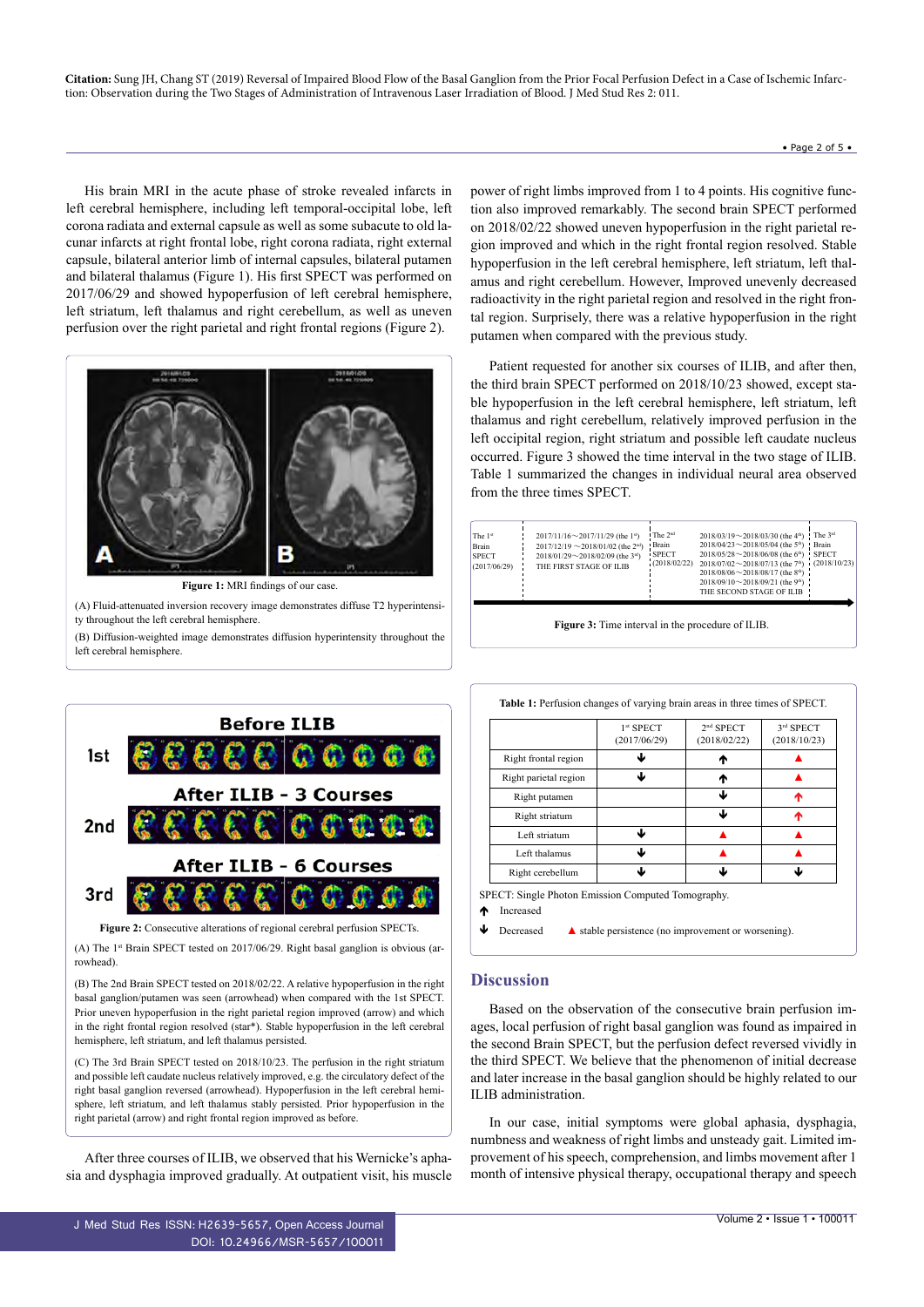**Citation:** Sung JH, Chang ST (2019) Reversal of Impaired Blood Flow of the Basal Ganglion from the Prior Focal Perfusion Defect in a Case of Ischemic Infarction: Observation during the Two Stages of Administration of Intravenous Laser Irradiation of Blood. J Med Stud Res 2: 011.

therapy, before ILIB was introduced. Brain SPECT showed hypoperfusion of left hemisphere, left striatum, left thalamus was found, which was compatible for his clinical symptoms. After three courses of ILIB, he can obey order and limbs movement as well as dysphagia improved gradually. Muscle power of left limbs improved from MRC grading 1 to 3. The second brain SPECT showed an improvement of prior perfusion deficit at right frontal and parietal regions, although a new deficit at right putamen region took place.

After the second stage of administration, e.g. the another six courses of ILIB, our case present a dramatic change of cognitive function, such as perceptual-motor function, language, executive function, and social cognition, which was compatible with the findings of third SPECT, e.g. increased uptake in right striatum.

Cognitive function refers to multiple neuropsychological issues, including attention, memory, calculation, communication, perception, self-awareness, problem solving, thinking flexibility, personality, stress coping and even interpersonal relationship. The basal ganglion has been known as crucial elements in the circuits of movement, learning and cognitive function. The striatum, one of the structures of basal ganglion divided into ventral and dorsal subdivision, based on function and connections. The ventral striatum is associated with limbic system and has been thought as an important part of the circuitry for decision making and reward-related behavior; the dorsal striatum is composed of the caudate nucleus and the putamen. The striatum is the major input region of basal ganglion and receives its major input from the cortex, while the globus pallidus and substantia nigra are the major output regions. The input and output regions are connected via direct and indirect pathways that have reciprocal effects on the basal ganglia output pathway, which control motor function. Cortical loops integrating the cortex and the basal ganglia are now accepted to play an important role in regulating behavioral, emotional and cognitive functions [7,8]. Impairment of those areas, including degeneration or hypoperfusion [9,10], may cause dysfunction of cognitive function, motivational salience, certain motor or executive functions that result in some neurologic or psychiatric disorders such as Parkinsonism diseases, Huntington's disease, bipolar disorder or dementia [11,12]. An observational study found that patients with putaminal stroke impaired motor imaginary, which result them unable to follow the instructions [13]. The fact of initial decrease and later increase in the blood flow of striatum was strongly correlated with the series of clinical pictures of our patient.

In recent decades, ILIB has been thought to improve rheological properties of the blood, to improve microcirculation, and reducing the area of infarction. It was developed for the treatment of cardiovascular diseases originally, but many studies showed various effects on many organs and on the hematologic and immunologic system [14], for instance, such as diminishing tendency of aggregation of thrombocytes [15-17], improved oxygen supply and wound healing, normalization of the metabolism of hypoxic tissue, positive effect on anti-inflammation and immunologic activity by modulation of cytokines and immune system [18,19]. ILIB has benefits in diaschisis reversal, motor cortex dysfunction, and reduction of homocysteine in our published case reports [6,20,21]. Regarding the risks involved with ILIB therapy, patients with history of seizure attack and ICH in recent 6 months should be prohibited.

The reason why local perfusion of right basal ganglion impaired in the second Brain SPECT, compared with reversal of the circulatory

defect of the right basal ganglion in the third SPECT, is unknown. We assume that improvement of perfusion defect in right frontal and parietal region might be attributed to the rheological effect of ILIB, but the effect did not work in right putamen. The reason for that should be role of the redistribution of Cerebral Blood Flow (CBF), based on the fact that many studies of CBF assessment confirms that the flow redistribution does not jeopardize cerebral blood supply, and the redistribution of blood flow can cause particular vessels to undergo extra flow rate and hemodynamic stresses.

With respect to the redistribution in brain research, there have been many published articles in neuroscience. A study of the neuroprotective effects of vinpocetine, given intravenously in a 14-day regime, on the CBF in chronic ischemic stroke patients (n=13), Szilagyi et al., found that the vinpocetine can contribute effectively to the redistribution of CBF in the strokes, which effects are most pronounced in those brain regions with the highest uptake of the drug [22]. Another study regarding the staged endovascular embolization, a method for prevention of perioperative hemorrhagic complications during the management of brain AVMs, Orlov et al., found that simultaneous occlusion of more than 60% of AVM volume induces significant redistribution of local CBF [23].

In a study of therapeutic hypothermia and rewarming period in encephalopathic infants with long-term adverse neurological outcome, Montaldo et al., found that infants with hypoxic ischaemic encephalopathy who have adverse neurological outcome show a privileged CBF redistribution during the inervention [24]. Champagne et al., confirmed that redistribution of CBF across different brain regions, arising from the vasoactive nature of hypercapnia, can introduce errors when examining cerebrovascular reactivity response delays, and that combination of hypercapnic and hyperoxic delays can highlight CBF redistribution [25].

With respect to the redistribution in diabetic control, we reported an ischemic stroke patient with Complex Regional Pain Syndrome (CRPS), whose symptoms developed in coincidence with a corresponding rise of the contralateral thalamic CBF when the glycosylated hemoglobin values were high, twice seen as migration from the bottom to the top position of the thalamus. We concluded that poor glucose control cause redistribution of thalamic CBF and is associated with the persistence of CRPS [26]. Wiegers et al., confirmed that hypoglycemia may cause a redistribution of CBF towards the thalamus of both patients with normal awareness of hypoglycemia and healthy controls, consistent with activation of brain regions associated with the autonomic response to hypoglycemia [27].

We believe that redistribution might explain the change of blood flow of right striatum in our case. We need more studies to investigate the relationship of brain perfusion and cognitive function in the future.

## **Conclusion**

Based on the clinical pictures and our SPECT findings, we confirm that SPECT image is a very worthwhile tool in the field of scintigraphic rehabilitation for monitoring the neural recovery. ILIB is also a fabulous intervention to improve the circulation of ischemic brain and simultaneously enhance the neurological recovery, such as cognitive dysfunction.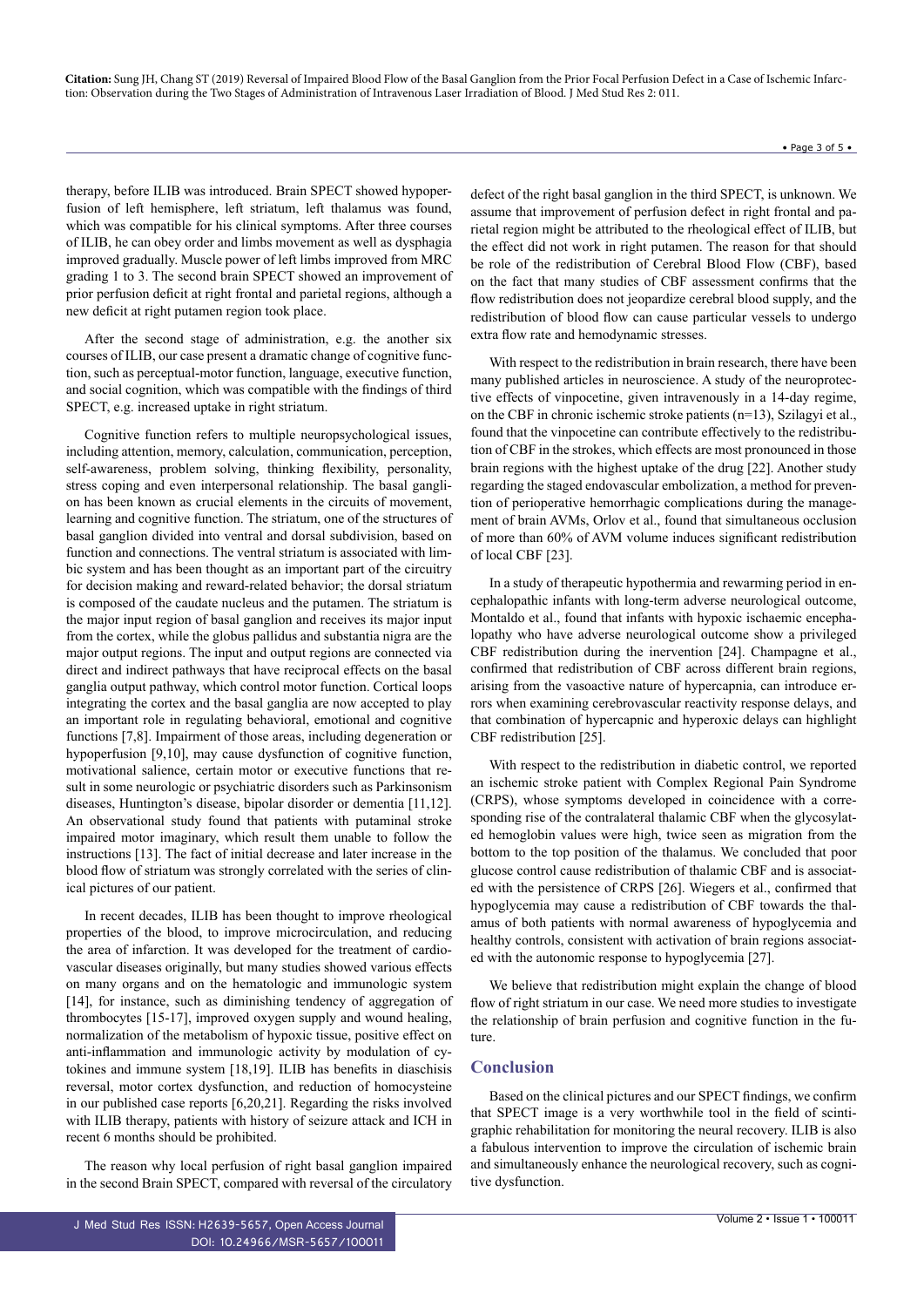**Citation:** Sung JH, Chang ST (2019) Reversal of Impaired Blood Flow of the Basal Ganglion from the Prior Focal Perfusion Defect in a Case of Ischemic Infarction: Observation during the Two Stages of Administration of Intravenous Laser Irradiation of Blood. J Med Stud Res 2: 011.

#### • Page 4 of 5 •

## **References**

- 1. [Momenzadeh S, Abbasi M, Ebadifar A, Aryani M, Bayrami J, et al. \(2015\)](https://www.ncbi.nlm.nih.gov/pmc/articles/PMC4329142/) [The intravenous laser blood irradiation in chronic pain and fibromyalgia.](https://www.ncbi.nlm.nih.gov/pmc/articles/PMC4329142/) [J Lasers Med Sci 6: 6-9.](https://www.ncbi.nlm.nih.gov/pmc/articles/PMC4329142/)
- 2. [Mountz JM \(2007\) Nuclear medicine in the rehabilitative treatment evalu](https://www.ncbi.nlm.nih.gov/pubmed/17268387)[ation in stroke recovery. Role of diaschisis resolution and cerebral reorga](https://www.ncbi.nlm.nih.gov/pubmed/17268387)[nization. Eura Medicophys 43: 221-239.](https://www.ncbi.nlm.nih.gov/pubmed/17268387)
- 3. [Wu YT, Lai MH, Lu SC, Chang ST \(2011\) Beneficial response to gabapen](https://www.ncbi.nlm.nih.gov/pubmed/21729117)[tin portraying with interval change of brain SPECT imaging in a case with](https://www.ncbi.nlm.nih.gov/pubmed/21729117) [failed back surgery syndrome. J Clin Pharm Ther 36: 525-528.](https://www.ncbi.nlm.nih.gov/pubmed/21729117)
- 4. [Wei TS, Hsu CS, Lee YC, Chang ST \(2017\) Degeneration of](https://www.ncbi.nlm.nih.gov/pubmed/29145285) paramedian [nuclei in the thalamus induces Holmes tremor in a case of artery of](https://www.ncbi.nlm.nih.gov/pubmed/29145285) Percheron [infarction. Medicine \(Baltimore\) 96: 8633.](https://www.ncbi.nlm.nih.gov/pubmed/29145285)
- 5. [Chang CC, Ku CH, Chang ST \(2017\) Postural asymmetry correlated with](https://www.ncbi.nlm.nih.gov/pubmed/27830942) [lateralization of cerebellar perfusion in persons with chronic stroke: A role](https://www.ncbi.nlm.nih.gov/pubmed/27830942) [of crossed cerebellar diaschisis in left side. Brain Inj 31: 90-97.](https://www.ncbi.nlm.nih.gov/pubmed/27830942)
- 6. [Yang WH, Lin SP, Chang ST \(2017\) Case report: Rapid improvement of](https://www.ncbi.nlm.nih.gov/pmc/articles/PMC5266159/) [crossed cerebellar diaschisis after intravascular laser irradiation of blood](https://www.ncbi.nlm.nih.gov/pmc/articles/PMC5266159/) [in a case of stroke. Medicine \(Baltimore\) 96: 5646.](https://www.ncbi.nlm.nih.gov/pmc/articles/PMC5266159/)
- 7. [Leisman G, Braun-Benjamin O, Melillo R \(2014\) Cognitive-motor inter](https://www.ncbi.nlm.nih.gov/pubmed/24592214)[actions of the basal ganglia in development. Front syst neurosci 8: 16.](https://www.ncbi.nlm.nih.gov/pubmed/24592214)
- 8. [Robertson BD, Hiebert NM, Seergobin KN, Owen AM, MacDonald PA](https://www.ncbi.nlm.nih.gov/pubmed/25862263) [\(2015\) Dorsal striatum mediates cognitive control, not cognitive effort per](https://www.ncbi.nlm.nih.gov/pubmed/25862263) [se, in decision-making: An event-related fMRI study. Neuroimage 114:](https://www.ncbi.nlm.nih.gov/pubmed/25862263) [170-184.](https://www.ncbi.nlm.nih.gov/pubmed/25862263)
- 9. [Duncombe J, Kitamura A, Hase Y, Ihara M, Kalaria RN, et al. \(2017\)](https://www.ncbi.nlm.nih.gov/pubmed/28963120) [Chronic cerebral hypoperfusion: a key mechanism leading to vascular](https://www.ncbi.nlm.nih.gov/pubmed/28963120) [cognitive impairment and dementia. Closing the translational gap between](https://www.ncbi.nlm.nih.gov/pubmed/28963120) [rodent models and human vascular cognitive impairment and dementia.](https://www.ncbi.nlm.nih.gov/pubmed/28963120) [Clin Sci \(Lond\). 131: 2451-2468.](https://www.ncbi.nlm.nih.gov/pubmed/28963120)
- 10. [Jing Z, Shi C, Zhu L, Xiang Y, Chen P, et al. \(2015\) Chronic cerebral](https://www.ncbi.nlm.nih.gov/pubmed/25853908) [hypoperfusion induces vascular plasticity and hemodynamics but also neu](https://www.ncbi.nlm.nih.gov/pubmed/25853908)[ronal degeneration and cognitive impairment. J Cereb Blood Flow Metab](https://www.ncbi.nlm.nih.gov/pubmed/25853908) [35: 1249-1259.](https://www.ncbi.nlm.nih.gov/pubmed/25853908)
- 11. [Kübler D, Schroll H, Buchert R, Kühn AA \(2017\) Cognitive performance](https://www.ncbi.nlm.nih.gov/pubmed/28643101) [correlates with the degree of dopaminergic degeneration in the associative](https://www.ncbi.nlm.nih.gov/pubmed/28643101) [part of the striatum in non-demented Parkinson's patients. J Neural Transm](https://www.ncbi.nlm.nih.gov/pubmed/28643101) [\(Vienna\) 124: 1073-1081.](https://www.ncbi.nlm.nih.gov/pubmed/28643101)
- 12. [Willing AE, Jiang L, Nowicki P, Poulos S, Milliken M, et al. \(2002\) Effects](https://www.ncbi.nlm.nih.gov/pubmed/12325386) [of middle cerebral artery occlusion on spontaneous activity and cognitive](https://www.ncbi.nlm.nih.gov/pubmed/12325386) [function in rats. Int J Neurosci 112: 503-516.](https://www.ncbi.nlm.nih.gov/pubmed/12325386)
- 13. [Li CR \(2000\) Impairment of motor imagery in putamen lesions in humans.](https://www.ncbi.nlm.nih.gov/pubmed/10841979) [Neurosci Lett 287: 13-16.](https://www.ncbi.nlm.nih.gov/pubmed/10841979)
- 14. [Dmitriev AE, Iudin VA, Arapov NA, Martynov VA \(1989\) \[Effect of intra](https://www.ncbi.nlm.nih.gov/pubmed/2770194)[vascular laser irradiation of the blood on blood cells in pancreatitis\]. Klin](https://www.ncbi.nlm.nih.gov/pubmed/2770194) [Med \(Mosk\) 67: 108-110.](https://www.ncbi.nlm.nih.gov/pubmed/2770194)
- 15. [Boev SS, Selivonenko VG \(1997\) \[The impact of the intravenous He-Ne](https://www.ncbi.nlm.nih.gov/pubmed/9503808) [laser therapy on the antioxidant system in patient with stable exertion angi](https://www.ncbi.nlm.nih.gov/pubmed/9503808)[na and postinfarct cardiosclerosis\]. Klin Med \(Mosk\) 75: 30-33.](https://www.ncbi.nlm.nih.gov/pubmed/9503808)
- 16. [Fedoseeva GE, Smol'ianinova NK, Karu TI, Zelenin AV \(1987\) \[Changes](https://www.ncbi.nlm.nih.gov/pubmed/3671676) [in the structure of lymphocyte chromatin after irradiation with He-Ne-la](https://www.ncbi.nlm.nih.gov/pubmed/3671676)[ser\]. Radiobiologiia 27: 605-609.](https://www.ncbi.nlm.nih.gov/pubmed/3671676)
- 17. [Smol'yaninova NK, Karu TI, Fedoseeva GE, Zelenin AV \(1991\) Effects of](https://www.ncbi.nlm.nih.gov/pubmed/1723007) [He-Ne laser irradiation on chromatin properties and synthesis of nucleic](https://www.ncbi.nlm.nih.gov/pubmed/1723007) [acids in human peripheral blood lymphocytes. Biomed Sci 2: 121-126.](https://www.ncbi.nlm.nih.gov/pubmed/1723007)
- 18. Dube A, Bansal H, Gupta PK (2003) Modulation of macrophage structure and function by low level He-Ne laser irradiation. Photochem Photobiol Sci 2: 851-855.
- 19. [Funk JO, Kruse A, Neustock P, Kirchner H, et al. \(1993\) Helium-neon](https://www.ncbi.nlm.nih.gov/pubmed/7908841) [laser irradiation induces effects on cytokine production at the protein and](https://www.ncbi.nlm.nih.gov/pubmed/7908841) [the mRNA level. Exp Dermatol 2: 75-83.](https://www.ncbi.nlm.nih.gov/pubmed/7908841)
- 20. [Liu EY, Chang ST \(2019\) Benefits of intravascular laser irradiation of](https://biomedres.us/fulltexts/BJSTR.MS.ID.002572.php) [blood on motor and sensory recovery viewing from brain function images:](https://biomedres.us/fulltexts/BJSTR.MS.ID.002572.php) [portrait of a case with chronic Sjögren's syndrome, transverse myelitis,](https://biomedres.us/fulltexts/BJSTR.MS.ID.002572.php) [and Guillain-Barré syndrome. Biomed J Sci & Tech Res 14: 10738-10741.](https://biomedres.us/fulltexts/BJSTR.MS.ID.002572.php)
- 21. [Chang JY, Liu CC, Liu IT, Chang ST \(2019\) Effects of intravascular laser](https://biomedres.us/fulltexts/BJSTR.MS.ID.002817.php) [irradiation of blood on cognitive function in a stroke survivor with hyper](https://biomedres.us/fulltexts/BJSTR.MS.ID.002817.php)[homocysteinemia: dual recuperations in thalamus and serum homocyste](https://biomedres.us/fulltexts/BJSTR.MS.ID.002817.php)[ine. Biomed J Sci & Tech Res 16: 11864-11868.](https://biomedres.us/fulltexts/BJSTR.MS.ID.002817.php)
- 22. [Szilágyi G, Nagy Z, Balkay L, Boros I, Emri M, et al. \(2005\) Effects of](https://www.ncbi.nlm.nih.gov/pubmed/15760651) vinpocetine on the [redistribution of cerebral blood flow and glucose me](https://www.ncbi.nlm.nih.gov/pubmed/15760651)[tabolism in chronic ischemic stroke patients: a PET study. J Neurol Sci 15:](https://www.ncbi.nlm.nih.gov/pubmed/15760651) [229-230:275-284.](https://www.ncbi.nlm.nih.gov/pubmed/15760651)
- 23. [Orlov K, Panarin V, Krivoshapkin A, Kislitsin D, Berestov V, et al. \(2015\)](https://www.ncbi.nlm.nih.gov/pubmed/25934783) [Assessment of periprocedural hemodynamic changes in arteriovenous](https://www.ncbi.nlm.nih.gov/pubmed/25934783) [malformation vessels by endovascular dual-sensor guidewire. Interv Neu](https://www.ncbi.nlm.nih.gov/pubmed/25934783)[roradiol 21: 101-107.](https://www.ncbi.nlm.nih.gov/pubmed/25934783)
- 24. [Montaldo P, Cuccaro P, Caredda E, Pugliese U, De Vivo M, et al. \(2018\)](https://www.ncbi.nlm.nih.gov/pubmed/30009925) [Electrocardiographic and echocardiographic changes during therapeutic](https://www.ncbi.nlm.nih.gov/pubmed/30009925) [hypothermia in encephalopathic infants with long-term adverse outcome.](https://www.ncbi.nlm.nih.gov/pubmed/30009925) [Resuscitation. 130: 99-104.](https://www.ncbi.nlm.nih.gov/pubmed/30009925)
- 25. [Champagne AA, Bhogal AA, Coverdale NS, Mark CI, Cook DJ \(2019\) A](https://www.ncbi.nlm.nih.gov/pubmed/29217405) [novel perspective to calibrate temporal delays in cerebrovascular reactiv](https://www.ncbi.nlm.nih.gov/pubmed/29217405)[ity using hypercapnic and hyperoxic respiratory challenges. Neuroimage.](https://www.ncbi.nlm.nih.gov/pubmed/29217405) [187: 154-165.](https://www.ncbi.nlm.nih.gov/pubmed/29217405)
- 26. [Hsu KC, Chang ST \(2013\) Correlation of thalamic blood flow redistribu](https://www.ncbi.nlm.nih.gov/pubmed/24843725)[tion with persistent complex regional pain syndrome in a stroke patient](https://www.ncbi.nlm.nih.gov/pubmed/24843725) [with poor diabetic control. J Diabetes Investig 4: 676-678.](https://www.ncbi.nlm.nih.gov/pubmed/24843725)
- 27. [Wiegers EC, Becker KM, Rooijackers HM, von Samson-Himmelstjerna](https://www.ncbi.nlm.nih.gov/pubmed/27389175) [FC, Tack CJ, et al. \(2017\) Cerebral blood flow response to hypoglycemia](https://www.ncbi.nlm.nih.gov/pubmed/27389175) [is altered in patients with type 1 diabetes and impaired awareness of hypo](https://www.ncbi.nlm.nih.gov/pubmed/27389175)[glycemia. J Cereb Blood Flow Metab 37: 1994-2001.](https://www.ncbi.nlm.nih.gov/pubmed/27389175)